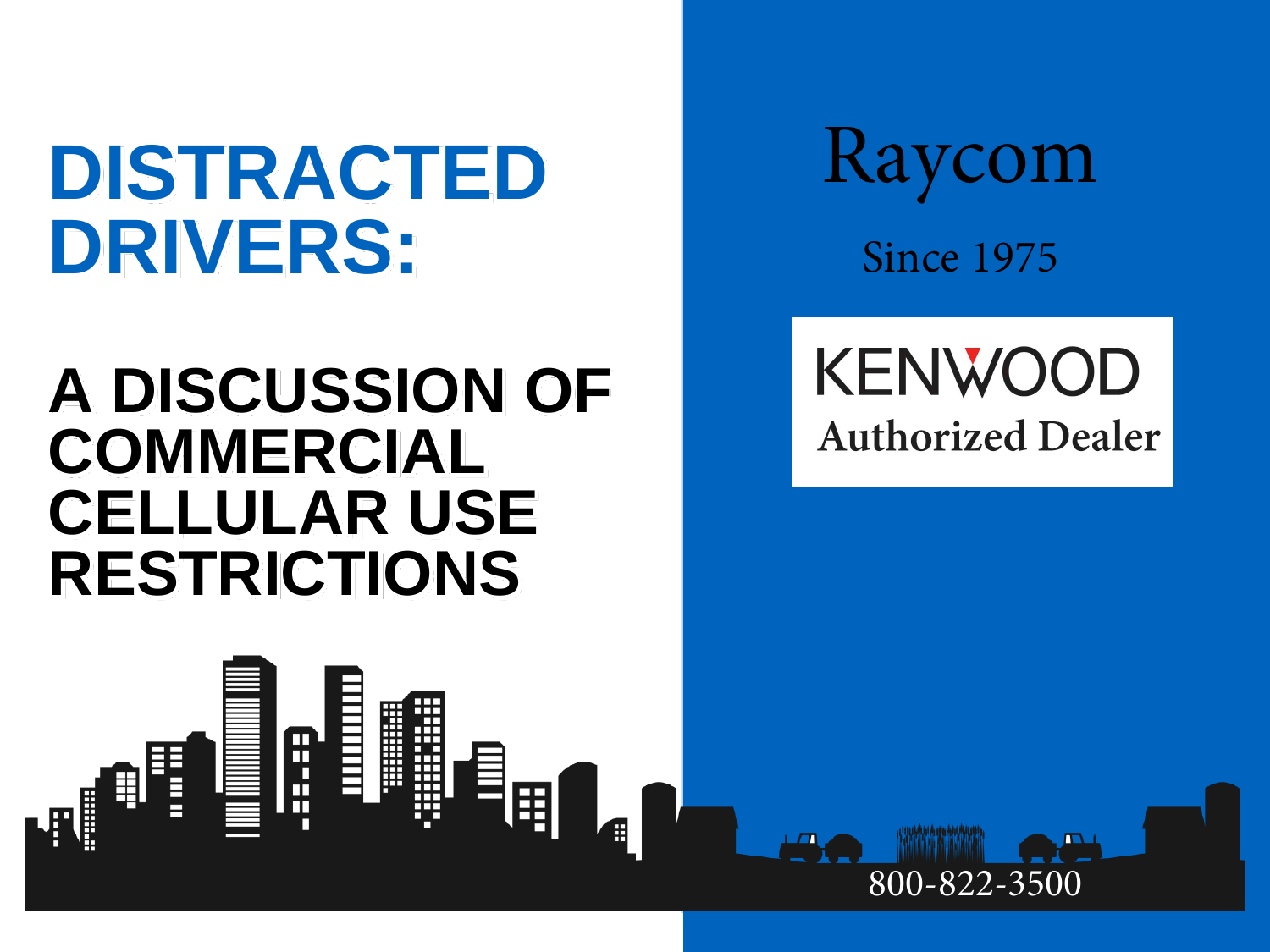## **DISTRACTED DRIVER STATISTICS**

- Cell phone distractions cause 600,000 crashes, 330,000 injuries, and 3,000 deaths /year (1,643 crashes, 904 injuries, and 8 deaths *per day).*
- 25% of automobile crashes are caused by driver distraction due to mobile phone usage.
- Drivers dialing phone are 2.8 to 5.9 times more likely to crash/near miss; drivers texting are 23 times more likely to crash/near miss.
- *New England Journal of Medicine* study: risk of accident caused by cell phone use is equal to risk caused by legal intoxication. Distracted driving fatalities now far surpasses the number of drunk driving fatalities.
- On-the-job crashes cost employers over \$24,500 per crash, \$150,000 per injury, and \$3.6 million per fatality.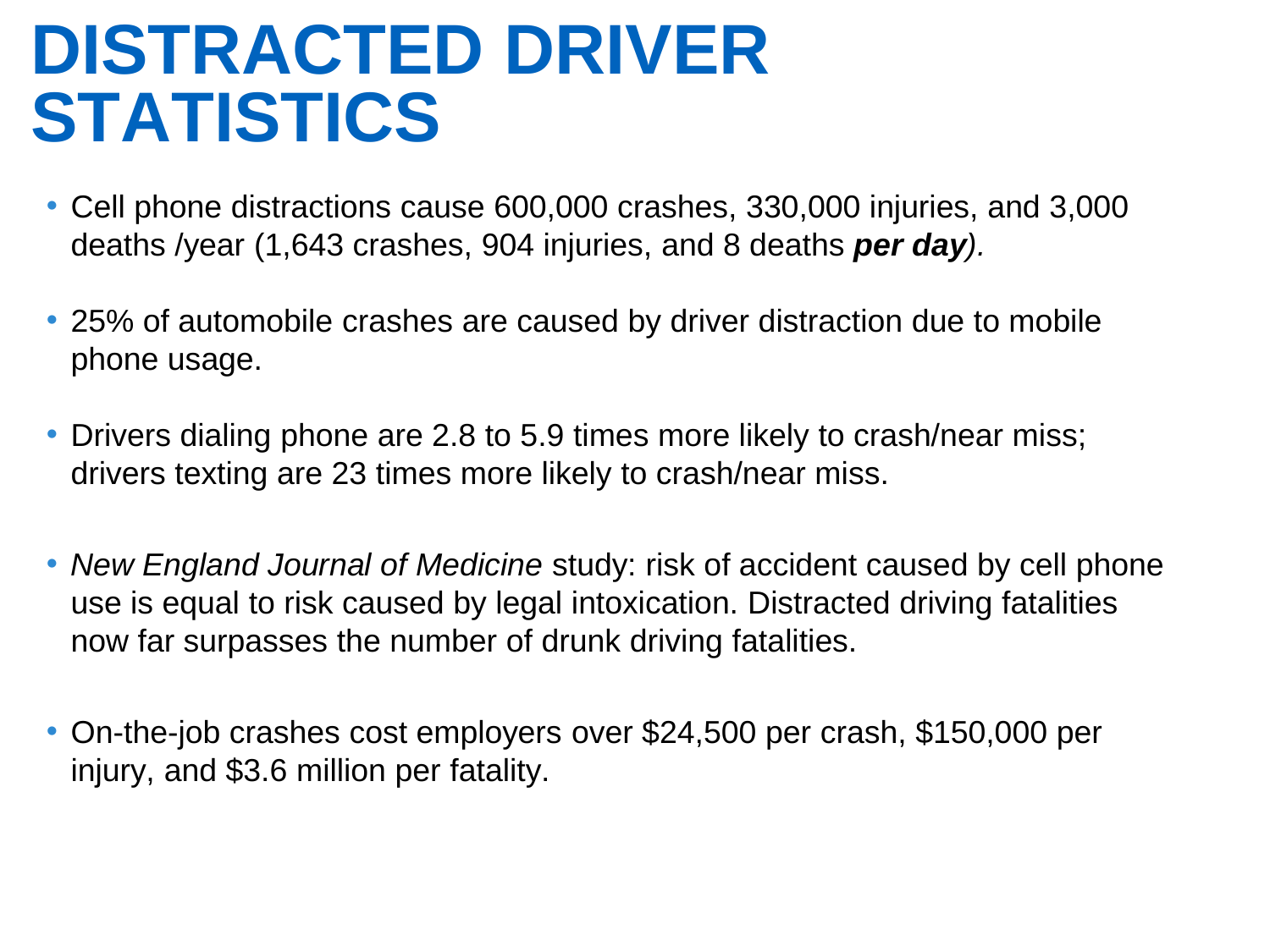## **DISTRACTED DRIVER CRITICAL ISSUE**

### **The Critical Issue for Employers …**

### *… Respondent Superior*

Commonly referred to as *vicarious responsibility*, an employer is liable for the actions of an employee if the employee was acting within the scope of his or her employment at the time of the accident.

Thus, if an employee acting within the scope of employment causes some injury through negligent conduct, the victim is entitled to sue the employer directly for damages.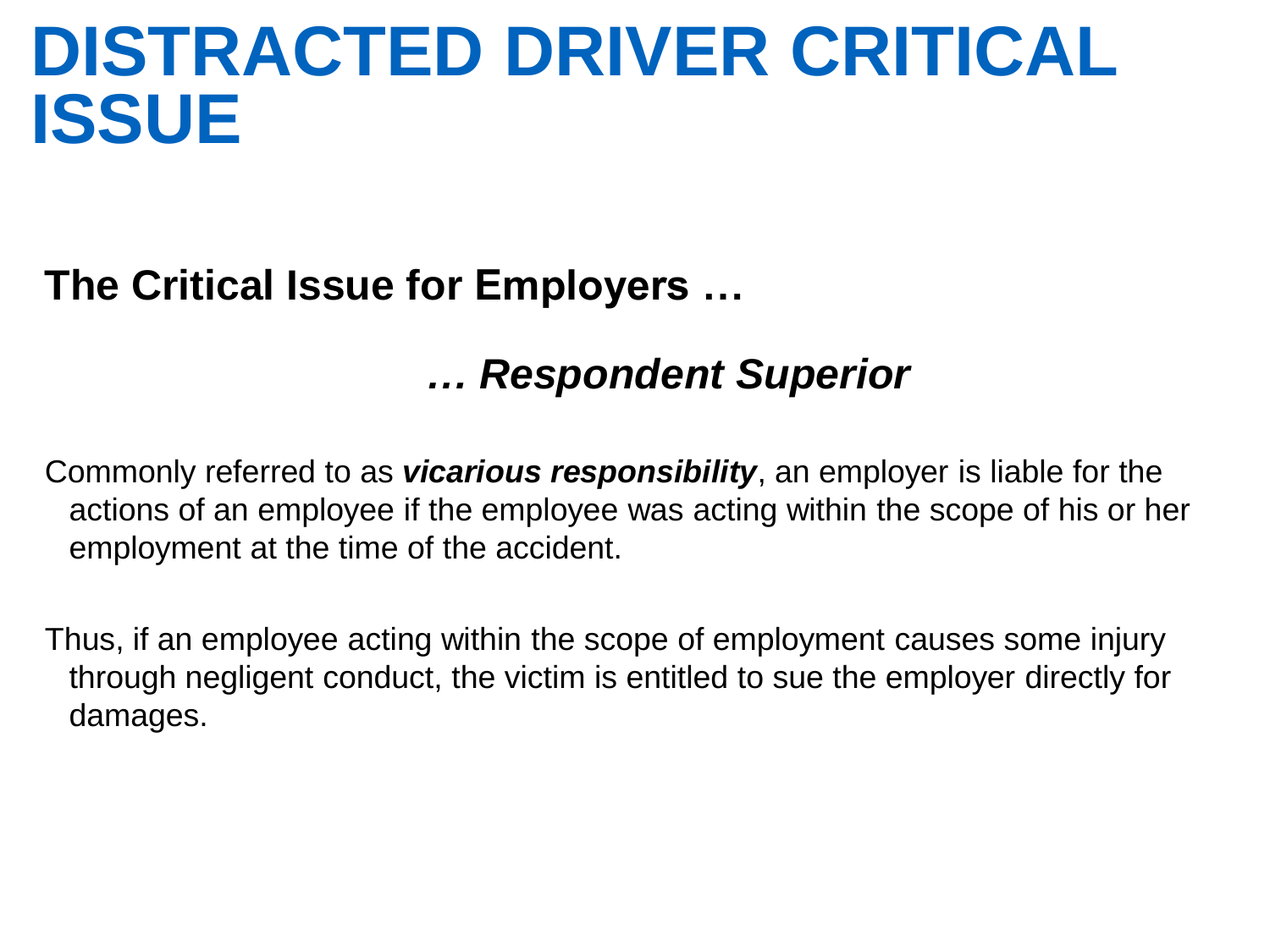## **FEDERAL REGULATIONS IN EFFECT**

## **Federal Motor Carrier Safety Regulations**

#### **PART 392—DRIVING OF COMMERCIAL MOTOR VEHICLES**

### § **392.80 Prohibitions against texting**

§ **392.82 Using a hand-held mobile telephone**

#### **Drivers of CMVs: Restricting the Use of Cellular Phones**

- AGENCY: The Federal Motor Carrier Safety Administration (FMCSA) and the Pipeline and Hazardous Materials Safety Administration (PHMSA), DOT
- ACTION: Final Rule
- SUMMARY: FMCSA and PHMSA are amending the Federal Motor Carrier Safety Regulations (FMCSRs) and the Hazardous Materials Regulations (HMR) to restrict the use of hand-held mobile telephones by drivers of commercial motor vehicles (CMVs)
- Issued on: November 22, 2011

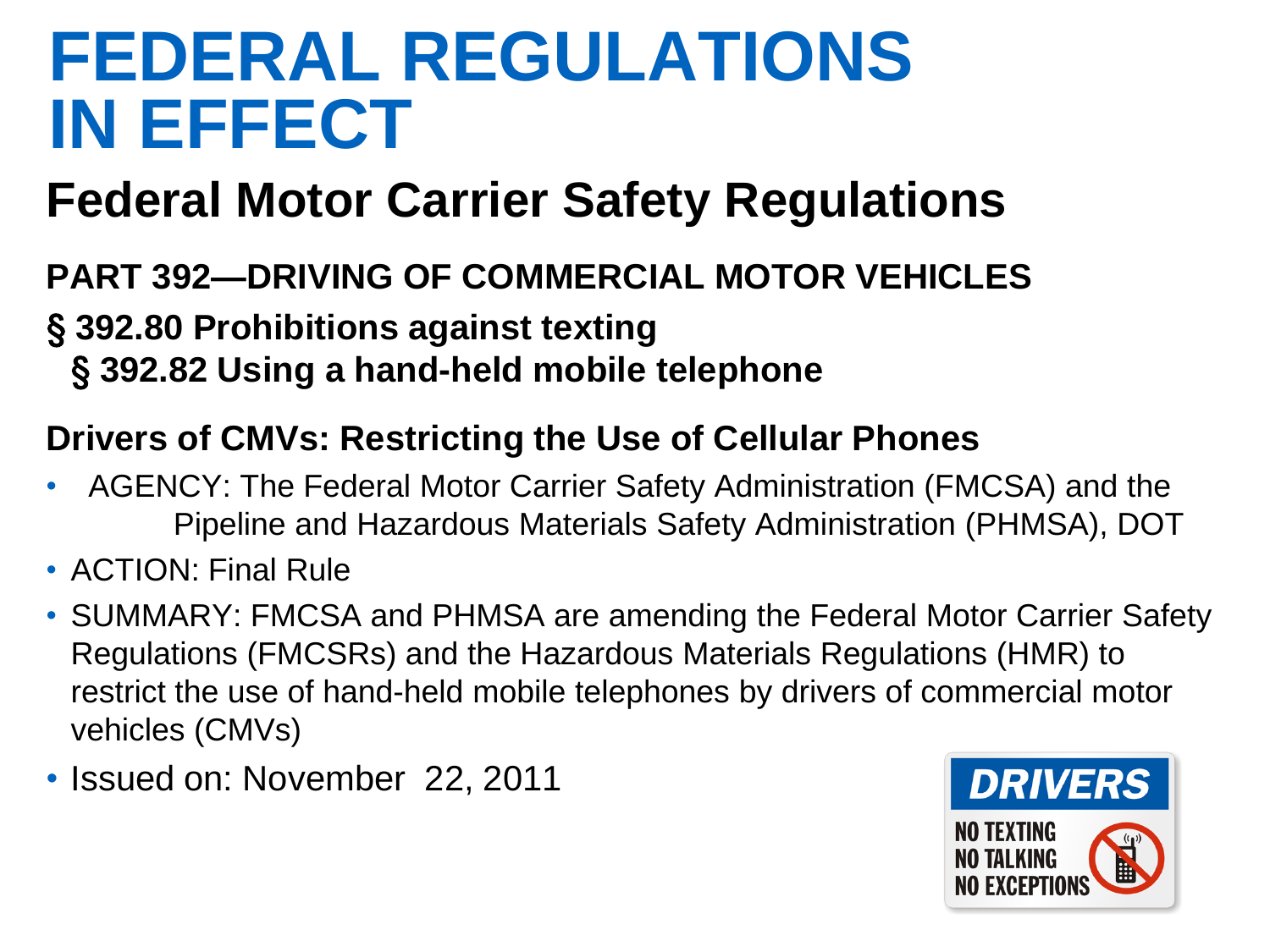## **TWO-WAY RADIOS FALL OUTSIDE OF REGULATION FMCSA Response**

The Agency defined a **mobile telephone** as "a mobile communication device that falls under or uses any commercial mobile radio service, as defined in regulations of the Federal Communications Commission (FCC), 47 CFR 20.3."

FMCSA used the FCC's definition for "**mobile telephone**" in order to ensure consistency between the terms used in the FCC and FMCSA rules and to address emerging technologies.

**Because the [Nextel] push-to-talk features use commercial mobile radio services** to transmit and receive voice communications, the device is a mobile telephone; and it also requires the driver or user to hold it. Therefore, its use while driving a CMV is the same as that of a hand-held mobile telephone and is prohibited.

**The push-to-talk feature of a mobile telephone can be replaced with the use of two-way radios, or walkie-talkies:** 

**The use of CB and two-way radios and other electronic devices by CMV drivers is outside the scope of consideration in this rulemaking.** 

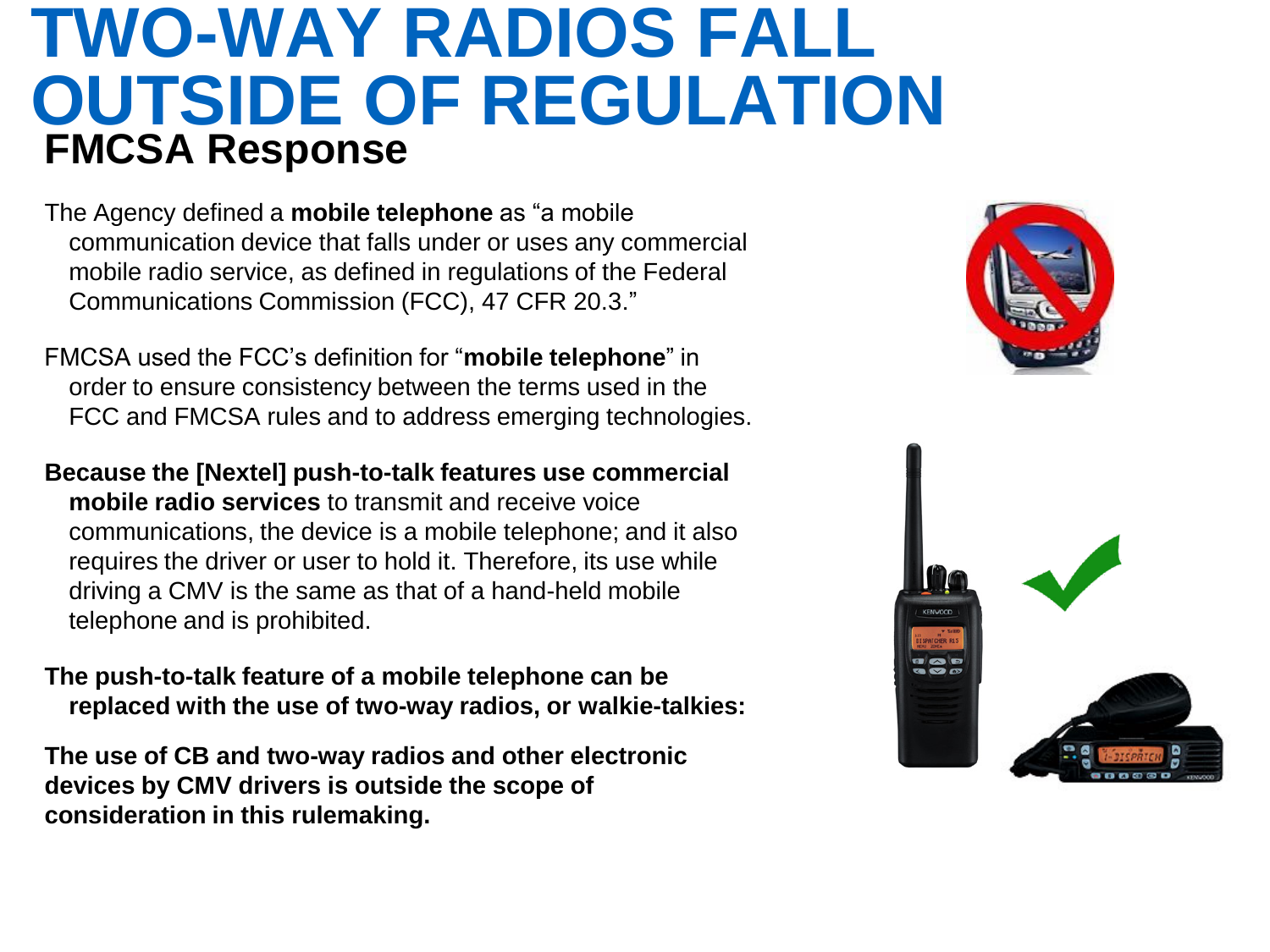## **TWO-WAY RADIOS FALL OUTSIDE OF REGULATION**

## **FMCSA Response**

§ **383.5 Definitions**

**\* \* \* \* \*** 

**Mobile telephone means a mobile communication device that falls under or uses any commercial mobile radio service** *[CMRS]*, **as defined in regulations of the Federal Communications Commission, 47 CFR 20.3. It does not include two-way or Citizens Band Radio services.** 

### **FCC Definitions:**

*Commercial mobile radio service. [CMRS]*

A mobile service that is:

(a)(1) provided for profit, *i.e.*, with the intent of receiving compensation or monetary gain;

#### **(2) An interconnected service;** and

- (3) Available to the public, or to such classes of eligible users as to be effectively available to a substantial portion of the public; or
- (b) The functional equivalent of such a mobile service described in paragraph (a) of this section.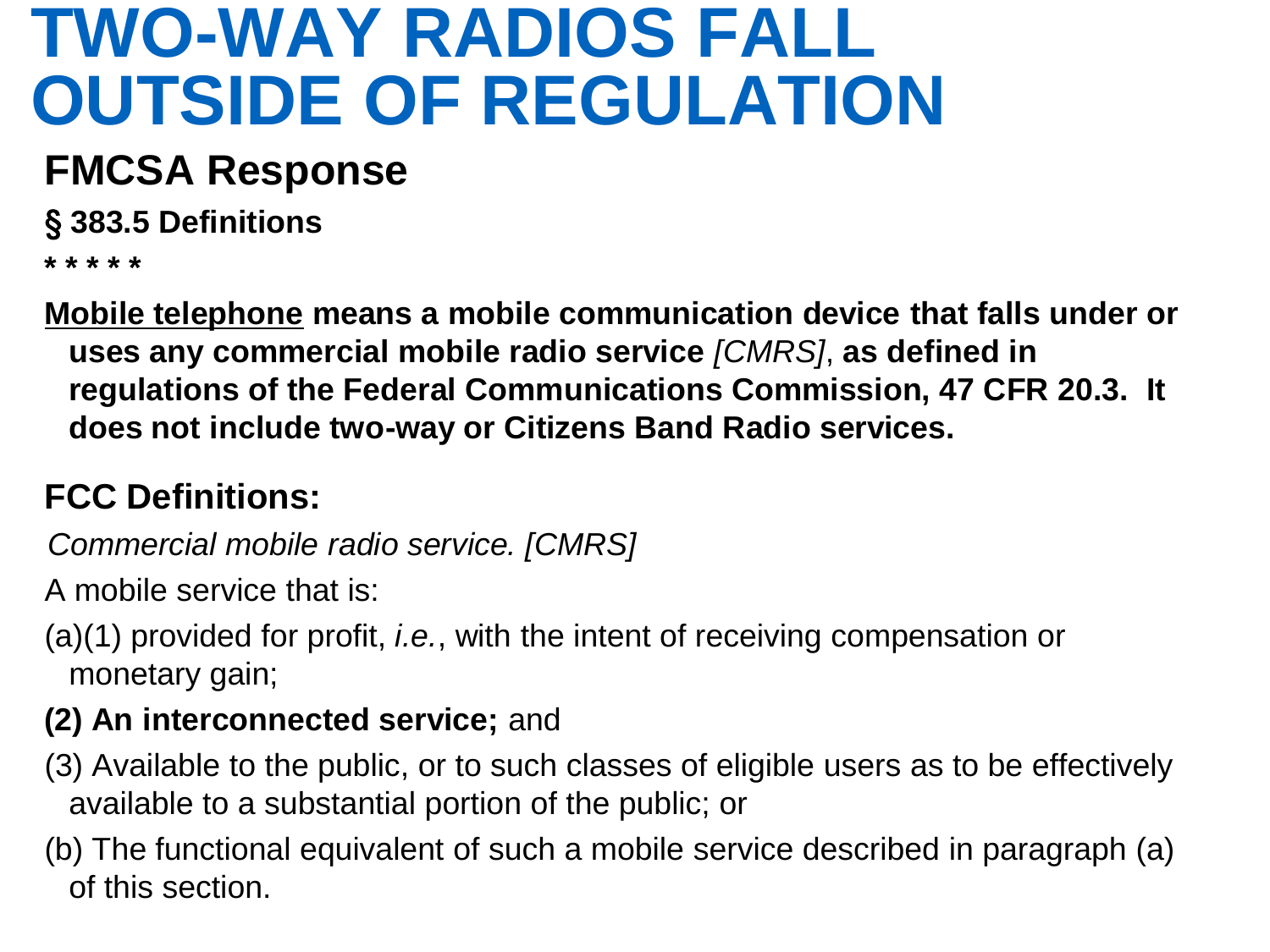# **DISTRACTED DRIVER ISSUES**

### **Legal and Regulatory Landscape:**

42 States have a total or partial ban on texting while driving



State texting bans across the U.S.

Source: Insurance Institute for Highway Safety

InsuranceQuotes.com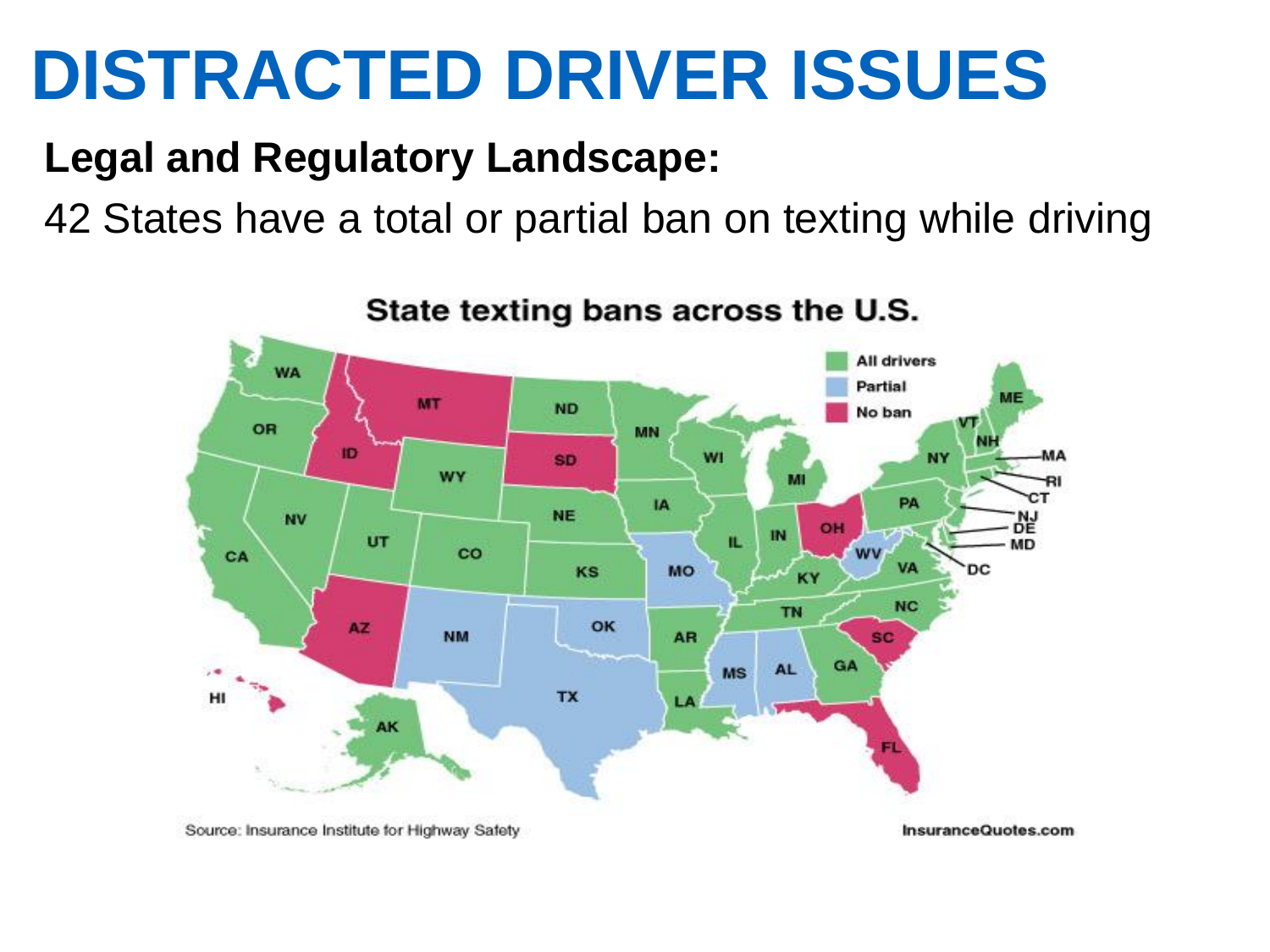# **DISTRACTED DRIVER ISSUES**

### **Legal and Regulatory Landscape:**

Map of hand-held cellphone bans (all driver)

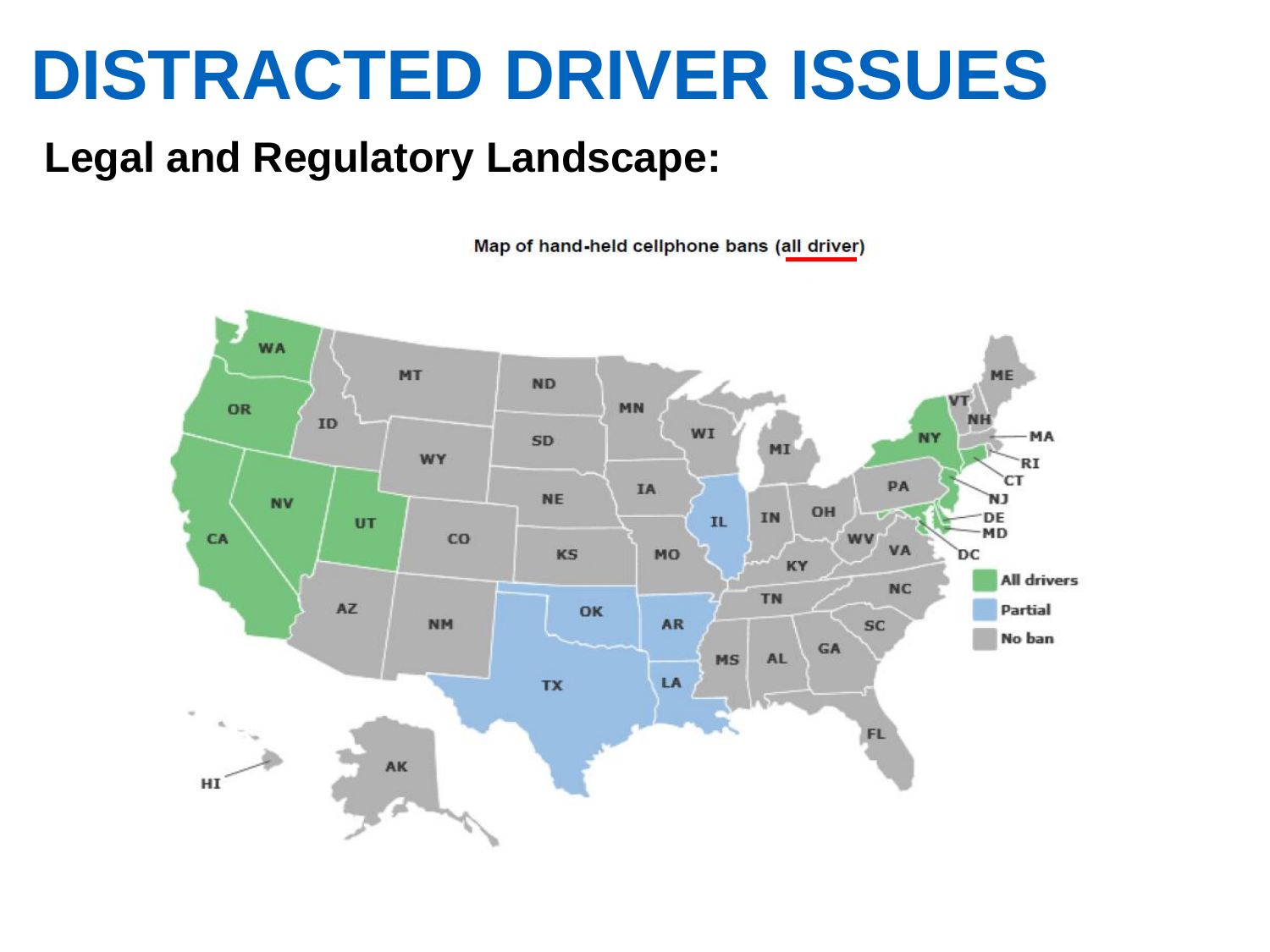### **Truck Classifications**

| Utility van<br>Minivan<br>$\Box$<br>Full-size pickup<br>Multi-purpose | <b>CLASS 1</b><br>6,000 lb & less         | Bucket<br>City delivery                                       | 1311M. 2600-008358tgc<br><b>CLASS 5</b><br>16,001 to 19,500 lb<br>Large walk-in |  |
|-----------------------------------------------------------------------|-------------------------------------------|---------------------------------------------------------------|---------------------------------------------------------------------------------|--|
| Utility van<br>Minivan<br>$\Gamma$<br>Full-size pickup<br>Step van    | <b>CLASS 2</b><br>6,001 to 10,000 lb<br>m | Reverage<br><b>HEELHEEL</b><br>School bus                     | Single-axle van<br>CLASS <sub>6</sub><br>19,501 to 26,000 lb<br>Rack            |  |
| Walk-in<br>Conventional van<br>City delivery                          | CLASS <sub>3</sub><br>10,001 to 14,000 lb | Refuse<br><i><b>ASSE!! EXERCE !!!</b></i><br>City transit bus | <b>CLASS 7</b><br>Furniture<br>26,001 to 33,000 lb<br>Medium conventional       |  |
| Conventional van<br>City delivery<br>Large walk-in                    | CLASS <sub>4</sub><br>14,001 to 16,000 lb | Dump<br>Heavy conventional                                    | CLASS <sub>8</sub><br>Cement<br>33,001 lb & over<br>COE sleeper                 |  |

pounds), whichever is greater; or (2) Has a gross vehicle weight rating or gross vehicle weight of 11,794 or more kilograms (26,001 pounds or more), whichever is greater; or

- (3) Is designed to transport 16 or more passengers, including the driver; or
- (4) Is of any size and is used in the transportation of hazardous materials as defined in this section.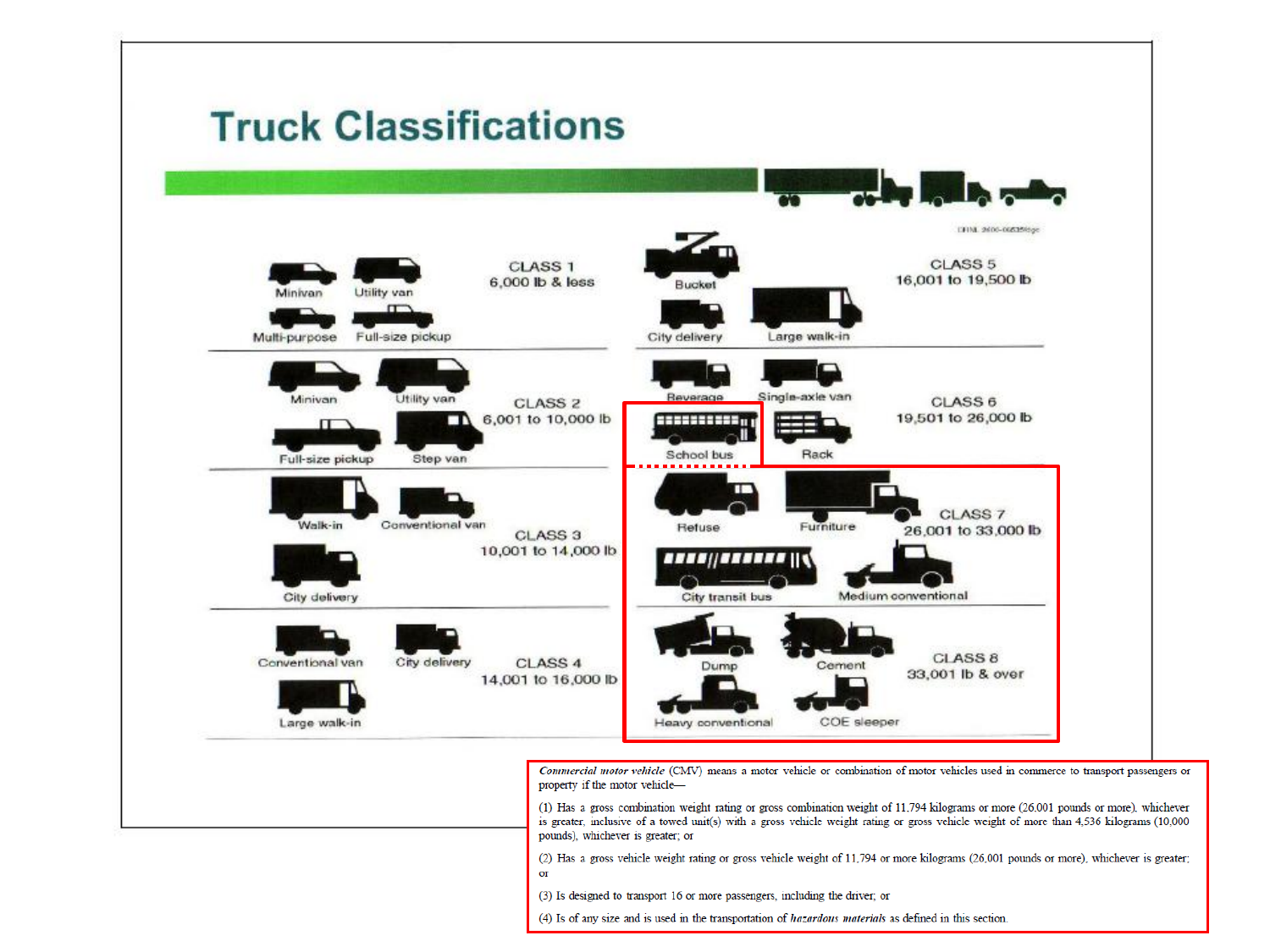# **FAQ: Ban on Hand Held Cellular Phones**

#### **1Q: What is the effective date of the Mobile Telephone rule?**  *1A: The effective date of the rule is January 3, 2012.*

#### **2Q: Are wired or wireless earpieces allowed?**

2A: Yes. Hands-free use of a mobile telephone is allowed using either a wired or wireless earpiece, or *the speakerphone function of the mobile telephone. Wireless connection of the mobile telephone to the vehicle for hands-free operation of the telephone, which would allow the use of single-button controls on the steering wheel or dashboard, would also be allowed.* 

#### *3Q: Are commercial motor vehicle (CMV) drivers allowed to use push-to-talk mobile communications equipment while driving?*

*3A: Yes, provided the driver does not reach for, dial, or hold the actual mobile telephone in his/her hand while driving and the driver is able to touch the button needed to operate the push-to-talk feature from the normal seated position with the safety belt fastened. Generally, the use of this type of communications equipment does not require drivers to take their eyes off of the forward roadway because the button used to enable the driver to communicate can be operated from the normal seated position with the safety belt fastened. For example, if the mobile phone is mounted in a cradle or similar device near the driver, or there is a remote push-to-talk button near the vehicle controls to allow the driver to communicate without reaching for, dialing, or holding the actual mobile telephone in his/her hands while driving, the equipment may be used.*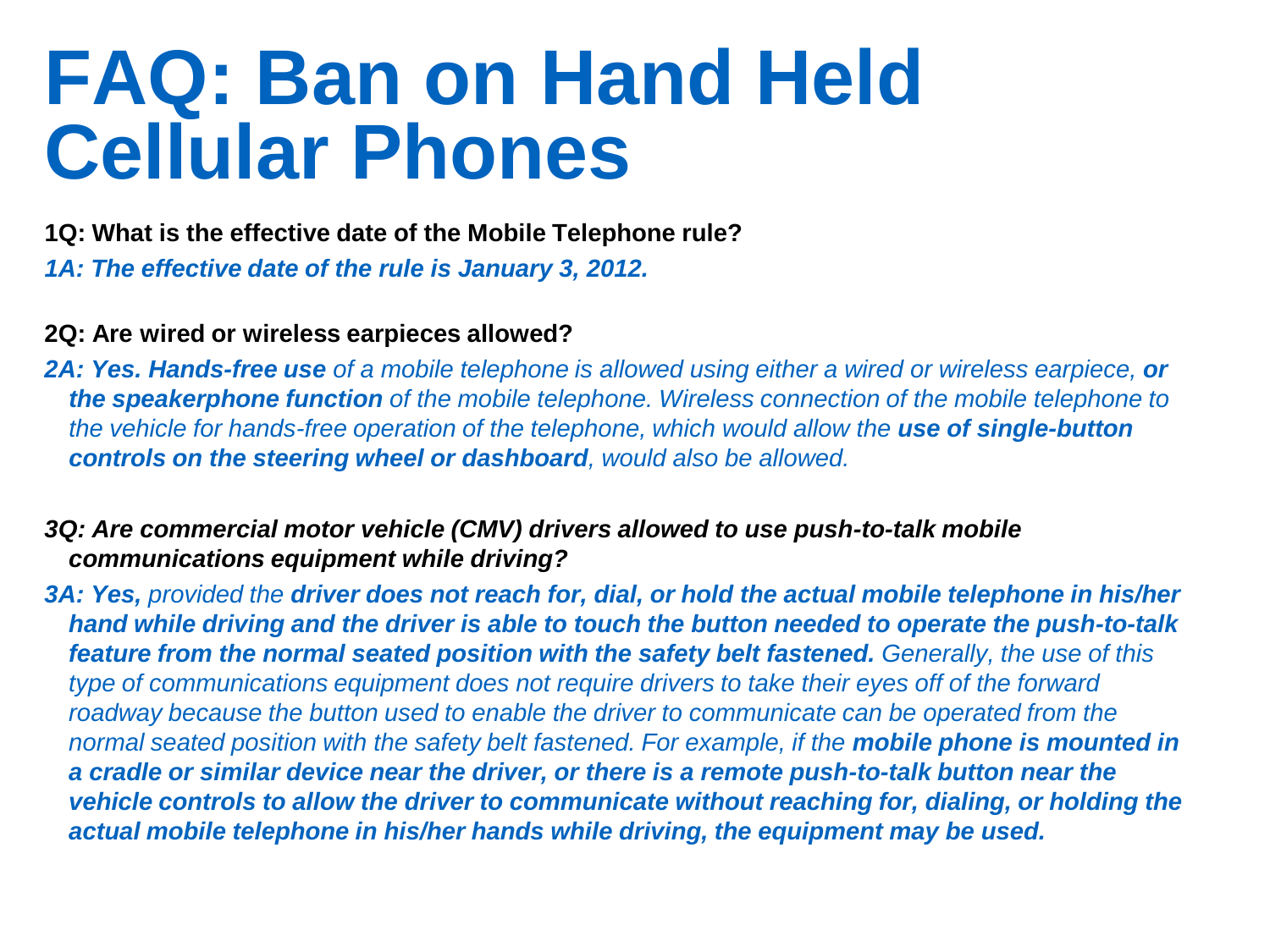# **FAQ: Ban on Hand Held Cellular Phones**

- **4Q: Are holders of a commercial driver's license (CDL) subject to the regulation only when driving a CMV, as defined in 49 CFR 383.5, or any vehicle?**
- **4A:** *CDL holders are subject to the Federal rule only when driving a CMV.*
- **5Q: What drivers are covered by the Federal rule: intrastate or interstate? CDL holders? All CMVs?**
- **5A:** *This Federal rule covers both, drivers of CMVs in interstate commerce, and also any drivers who operate a vehicle transporting a quantity of hazardous materials requiring placarding under 49 CFR Part 172 or any quantity of a material listed as a select agent or toxin in 42 CFR part 73. If a CMV driver is employed by a State or a political subdivision of a State (e.g. county, city, township, etc.), FMCSA safety regulations do not apply, even if the driver is engaged in interstate transportation. But if a CMV driver employed by a State or a political subdivision of a State is operating a vehicle that requires a CDL, the applicable State traffic laws would govern (e.g., Maryland's prohibition on the use of hand-held phones). The States have 3 years to implement by State law the disqualification provision***.**

#### **6Q: What is required of the employer in terms of company policy or training?**

**6A:** *The rule does not require motor carriers to establish written policies in terms of company policy or training programs for their drivers. However, employers are prohibited from allowing or requiring their drivers to use hand-held mobile phones. A motor carrier may establish policies or practices that make it clear that the employer does not require or allow hand-held mobile telephone use while driving a CMV in interstate commerce. The carrier is responsible for its drivers' conduct.*